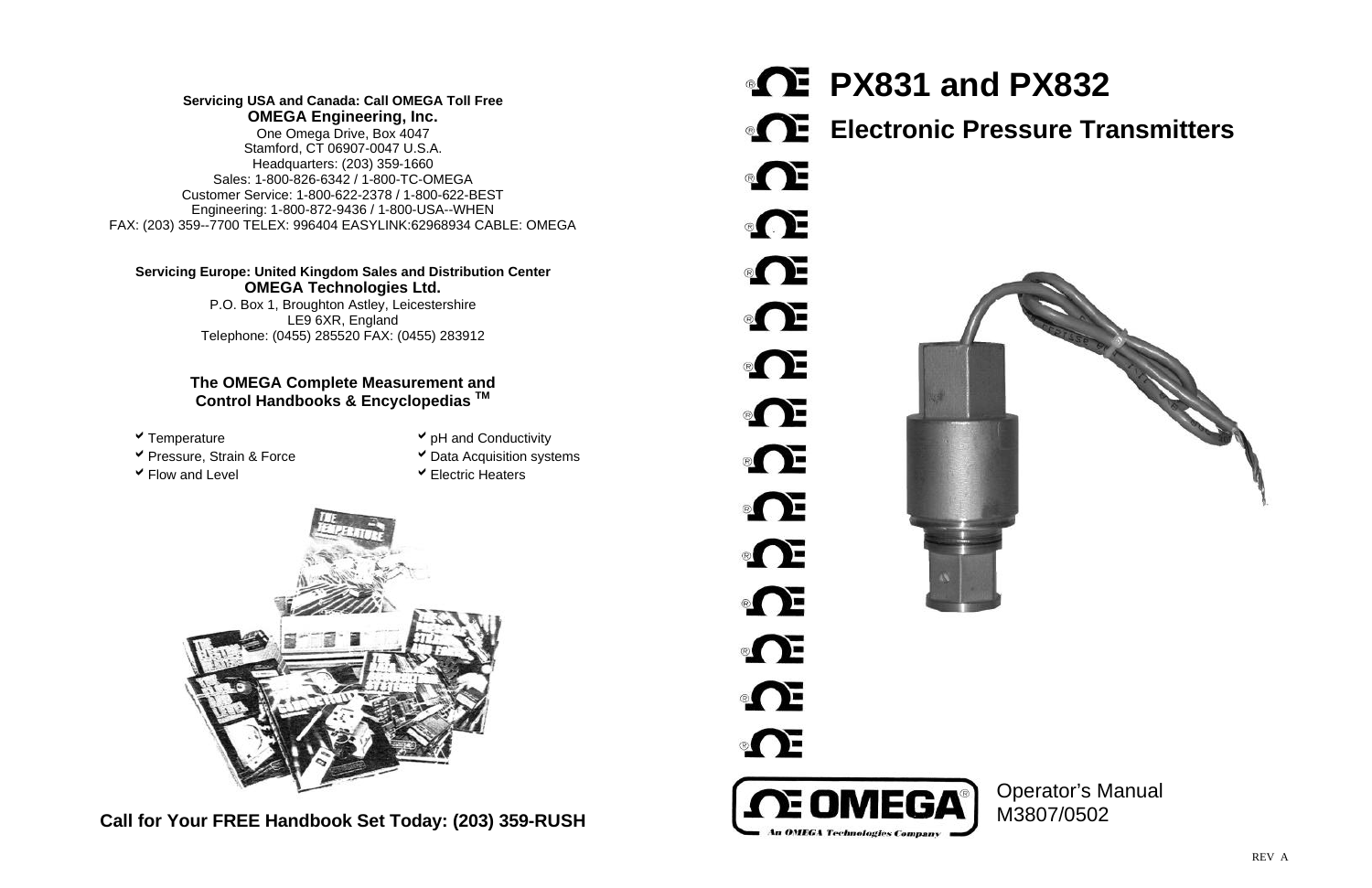# **WARRANTY**

OMEGA warrants this unit to be free of defects in materials and workmanship and to give satisfactory service for a period of **13 months** (PX831) or **13 months** (PX832) from date of purchase. OMEGA Warranty adds an additional one (1) month grace period to the normal product warranty to cover handling and shipping time. This ensures that our customers receive maximum coverage on each product. If the unit should malfunction, it must be returned to the factory for evaluation. Our Customer Service Department will issue an Authorized Return (AR) number immediately upon phone or written request. Upon examination by OMEGA, if the unit is found to be defective it will be repaired or replaced at no charge. However, this WARRANTY is VOID if the unit shows evidence of having been tampered with or shows evidence of being damaged as a result of excessive corrosion; or current, heat, moisture or vibration; improper specification; misapplication; misuse or other operating conditions outside of OMEGA's control. Components which wear or which are damaged by misuse are not warranted. These include contact points, fuses, and triacs.

**We are glad to offer suggestions on the use of our various products. Nevertheless OMEGA only warrants that the parts manufactured by it will be as specified and free of defects.**

**OMEGA MAKES NO OTHER WARRANTIES OR REPRESENTATIONS OF ANY KIND WHATSOEVER, EXPRESSED OR IMPLIED, EXCEPT THAT OF TITLE AND ALL IMPLIED WARRANTIES INCLUDING ANY WARRANTY OF MERCHANTABILITY AND FITNESS FOR A PARTICULAR PURPOSE ARE HEREBY DISCLAIMED.**

**LIMITATION OF LIABILITY: The remedies of buyer set forth herein are exclusive and the total liability of OMEGA with respect to this order, whether based on contract, warranty, negligence, indemnification, strict liability or otherwise, shall not exceed the purchase price of the component upon which liability is based. In no event shall OMEGA be liable for consequential, incidental or special damages.**

Every precaution for accuracy has been taken in the preparation of this manual, however, OMEGA ENGINEERING, INC. neither assumes responsibility for any omissions or errors that may appear nor assumes liability for any damages that result from the use of the products in accordance with the information contained in the manual.

# **RETURN REQUESTS / INQUIRIES**

Direct all warranty and repair requests/inquiries to the OMEGA ENGINEERING Customer Service Department. Call toll free in the USA and-Canada: 1-800-622-2378, FAX: 203-359-781 1; International: 203359-1660, FAX: 203- 359-7807.

BEFORE RETURNING ANY PRODUCT(S) TO OMEGA, YOU MUST OBTAIN AN AUTHORIZED RETURN (AR) NUMBER. FROM OUR CUSTOMER SERVICE DEPARTMENT (IN ORDER TO AVOID PROCESSING DELAYS). The assigned AR number should then be marked on the outside of the return package and on any correspondence.

| FOR WARRANTY RETURNS, please have the following | FOR NON-WARRANTY REPAIRS OR CALIBRATION         |
|-------------------------------------------------|-------------------------------------------------|
| information available BEFORE contacting OMEGA:  | consult OMEGA for current repair/calibration    |
|                                                 | charges. Have the following information avail-  |
| 1. P.O. number under which the product          | able BEFORE contacting OMEGA:                   |
| was PURCHASED,                                  | 1. Your P.O. number to cover the COST           |
| 2. Model and serial number of the product       | of the repair/calibration,                      |
| under warranty, and                             | 2. Model and serial number of product,          |
| 3. Repair instructions and/or specific problems | 3. Repair instructions and/or specific problems |
| you are having with the product.                | you are having with the product.                |

OMEGA's policy is to make running changes, not model changes, whenever an improvement is possible. That way our customers get the latest in technology and engineering.

OMEGA is a registered trademark of OMEGA ENGINEERING, INC.

(D Copyright 1992 OMEGA ENGINEERING, INC. All rights reserved including illustrations. Nothing in this manual may be reproduced in any manner, either wholly or in part for any purpose whatsoever without written permission from OMEGA ENGINEERING, INC. Printed in U.S.A.

## *SECTION III*

### **OPERATION**

### **PRINCIPLE OF OPERATION**

The Model PX831 and PX832 Pressure Transmitter series are designed to continuously measure process pressure. The heart of the transmitter is a silicon piezoresistive sensing chip. This miniature microetched semiconductor gives an output proportional to the applied pressure. This chip is isolated from the process media by a stainless steel diaphragm. A silicone oil or other specified fill fluid is used to transmit the process pressure to the sensor.

A surface mount amplifier board, enclosed in a sealed chamber, is used to convert the millivolt signal from the sensor to a calibrated transmitter output. Transmitter electronics are completely surge protected.

Each transmitter is tested over both pressure and temperature ranges. A thick film compensator circuit is used to bring the output of the sensor into specification. After compensation, every transmitter is tested a second time for pressure and temperature effects to ensure that it meets performance specifications.

# *OPERATION*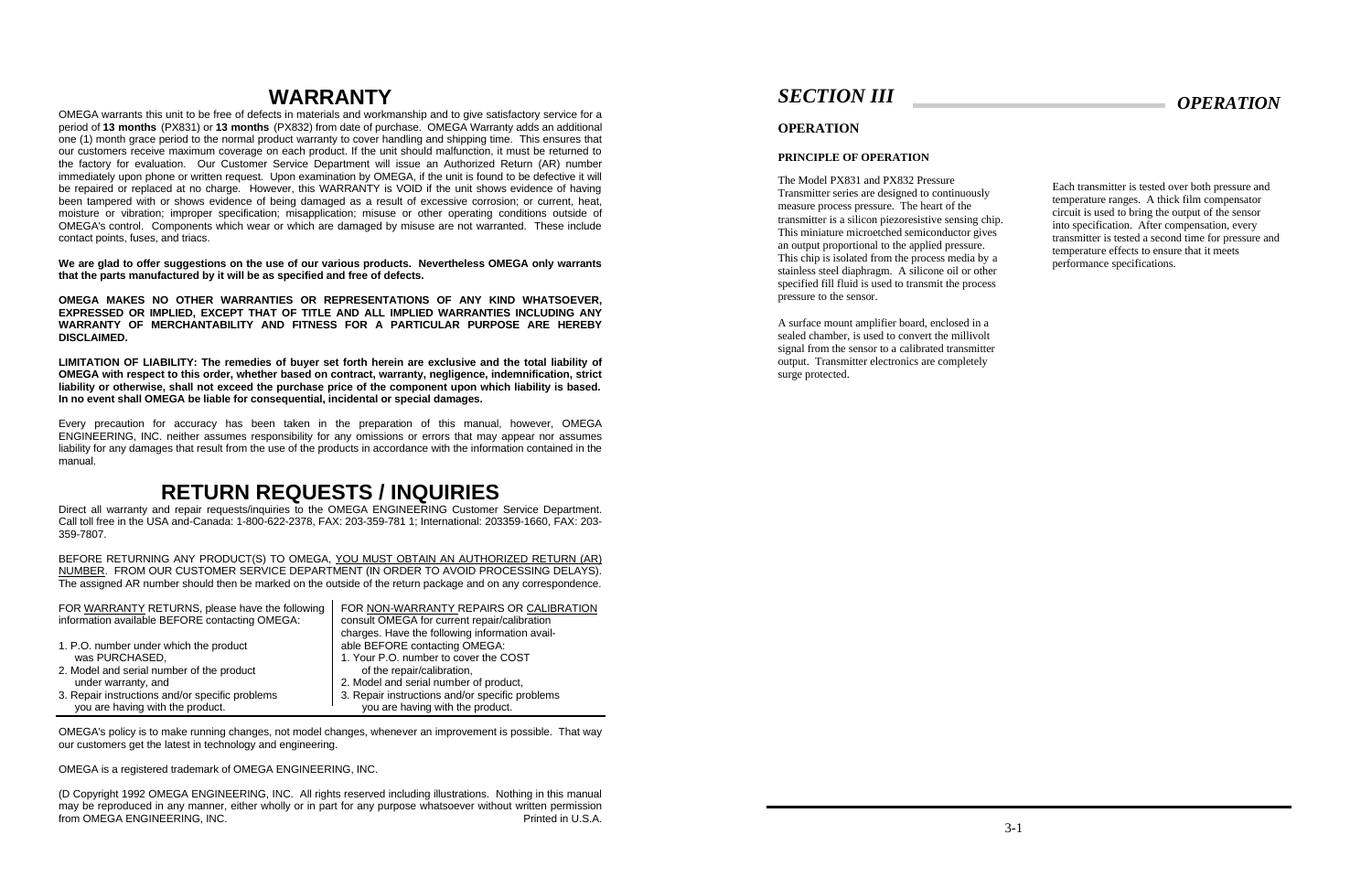## **WIRING**

**CAUTION** - Power must be off while connections are made to wires.

**NOTE** - In order to avoid "Ground Loop" conditions, there should be only one ground in a loop. The shield / drain can be used to provide optional noise rejection if required.



# *CONTENTS*

## **WARRANTY**............................................................................................................. cover

## **INTRODUCTION** ........................................................................................................... ii SAFETY SUMMARY.................................................................................................. ii

## **SECTION I - SPECIFICATIONS**

| MODEL PX831 TRANSMITTER MOI        |
|------------------------------------|
| MODEL PX832 TRANSMITTER MOI        |
|                                    |
|                                    |
|                                    |
| PERFORMANCE                        |
|                                    |
| <b>HAZARDOUS LOCATION CLASSIFI</b> |
| OUTLINE DIMENSIONS                 |

| <b>SECTION I - SPECIFICATIONS</b>                   |               |
|-----------------------------------------------------|---------------|
|                                                     |               |
|                                                     |               |
|                                                     |               |
|                                                     |               |
|                                                     |               |
|                                                     |               |
|                                                     |               |
| HAZARDOUS LOCATION CLASSIFICATION (FM) & (CSA)  1-3 |               |
|                                                     |               |
| <b>SECTION II - INSTALLATION</b>                    |               |
|                                                     | $\bigcap_{1}$ |

## **SECTION II - INSTALLATION**

 MODEL PX831 and PX832 PIPING ........................................................................ 2-1 WIRING.................................................................................................................... 2-2

## **SECTION III - OPERATION**

| ECTION III - OPERATION |  |
|------------------------|--|
|                        |  |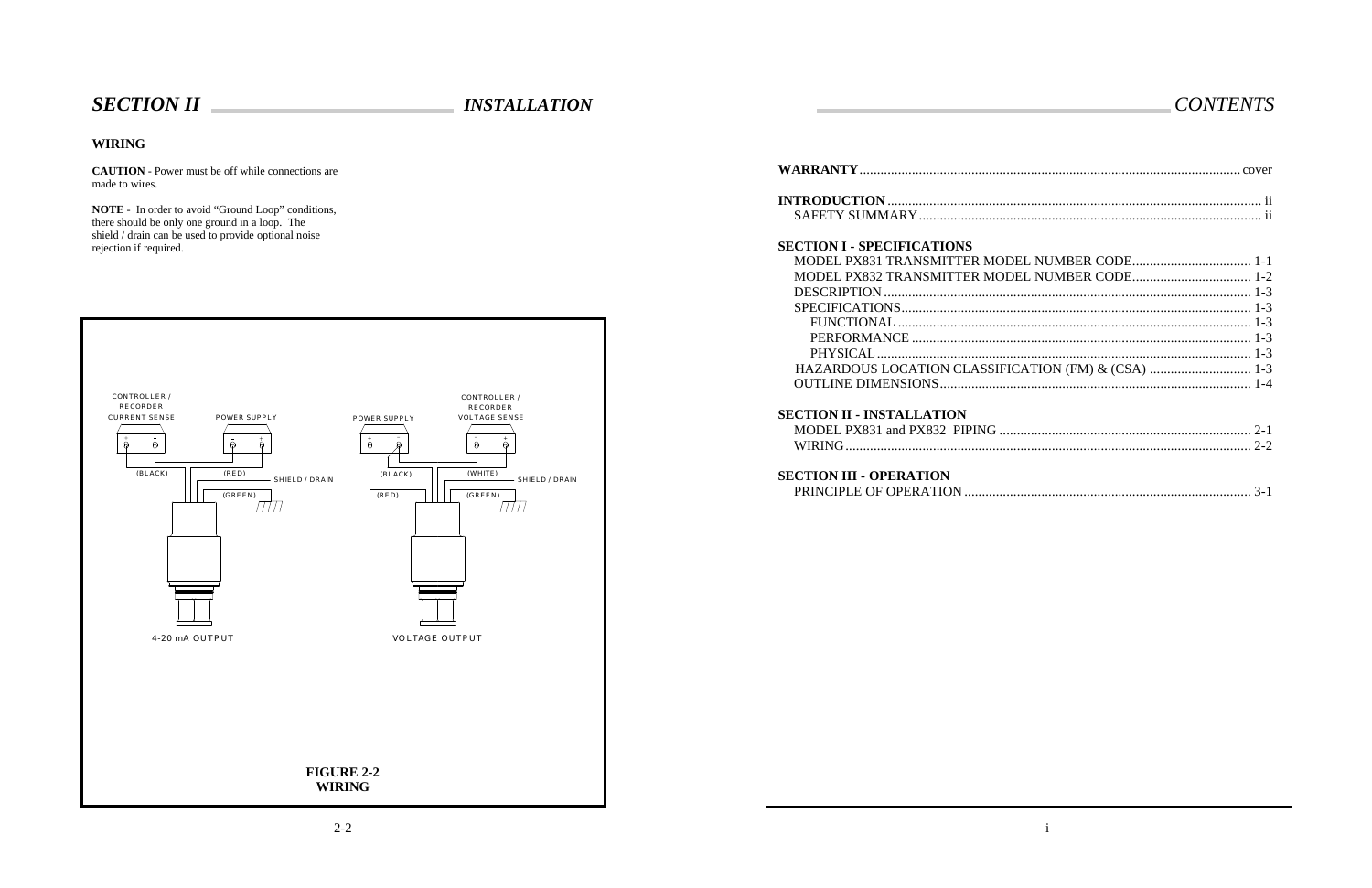## *INTRODUCTION*

## **INTRODUCTION**

The Model PX831 and PX832 pressure transmitters provide fixed range performance and all 316 stainless steel construction in a durable, accurate and cost effective package. The transmitters provide 4-20 mA or Voltage output, ±0.30% accuracy and are designed to meet FM & CSA approvals for explosion proof apparatus for use in hazardous locations.

Model PX831 and PX832 provid as standard a 1/2" NPT female process connection for direct mounting to existing piping systems. They are provided with a 3/4" NPT female conduit connection and a 24-inch, 22AWG, cable.

### **SAFETY SUMMARY**

These instruments are designed to prevent an accidental shock to the operator when properly used. However, no design can ensure the safety of an instrument improperly installed or used negligently. Read this manual carefully and completely before operating the instrument. Failure to read this manual in its entirety could result in damage to the instrument or injury to the operator. Standard safety precautions must be used during installation and operation. Important messages located throughout this manual are as follows:

| <b>WARNING -</b>   | Denotes a hazardous procedure or condition which, if ignored, could<br>result in injury or death to the operator.         |
|--------------------|---------------------------------------------------------------------------------------------------------------------------|
| <b>CAUTION -</b>   | Denotes a hazardous procedure or condition which, if ignored, could<br>result in damage or destruction to the instrument. |
| <b>IMPORTANT -</b> | Denotes a procedure or condition that is essential to the correct<br>operation of the instrument.                         |
| NOTE -             | Specifies supplementary and perhaps essential information in                                                              |

relation to a particular procedure or condition.



# *SECTION II SPECIFICATIONS*

## **MODEL PX831 and PX832 PIPING**

Transmitter mounting is shown in Figure 1A and 1B of Figure 2-1, below.

Conduit drain should be provided to prevent moisture buildup in the conduit compartment.

Figure 1C shows a transmitter mounting with an elbow to prevent sediment in the process from clogging the line.

Figure 1D shows a transmitter mounting with an elbow to eliminate trapped vapor.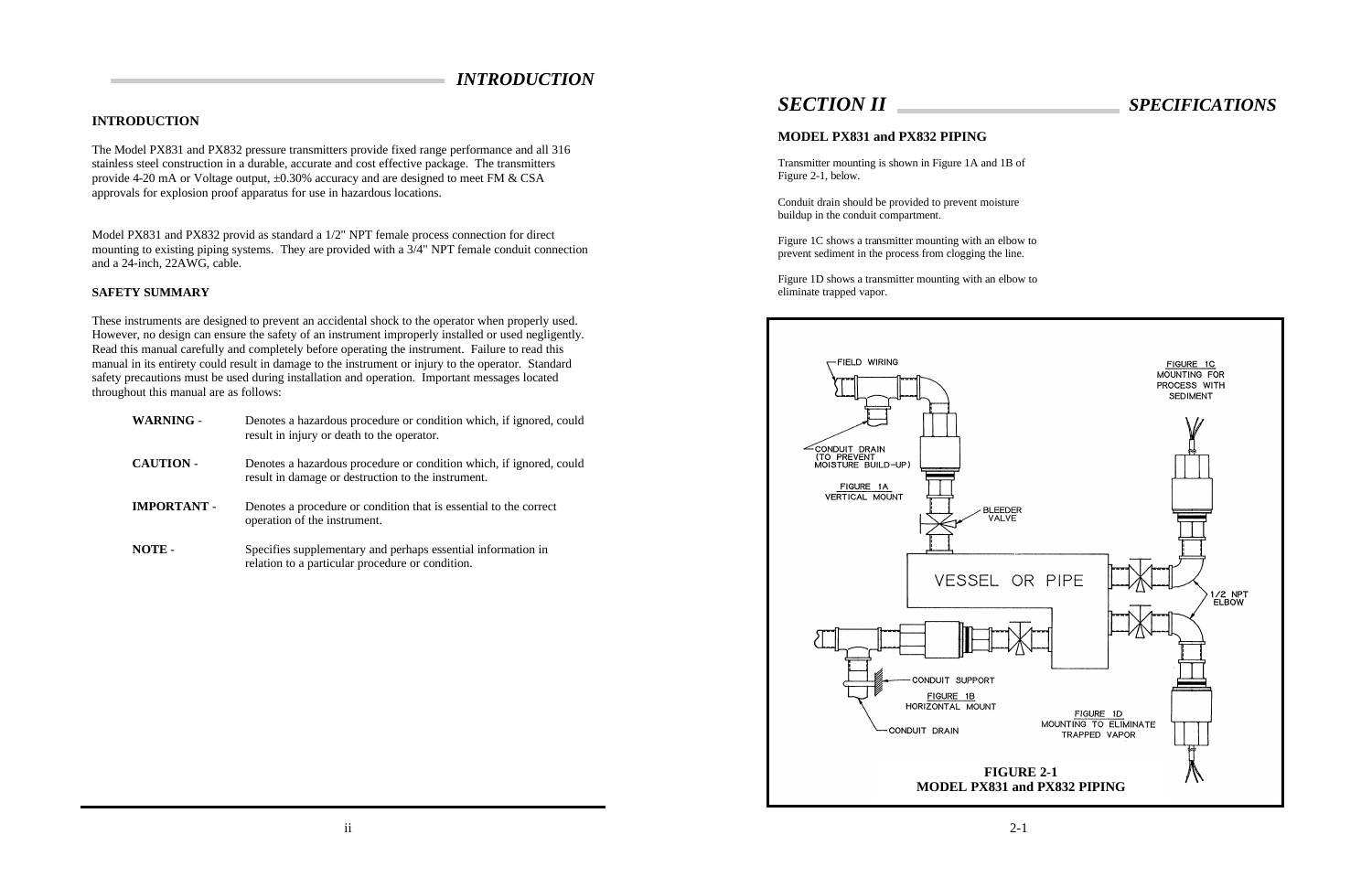## +#22 awg leads<br>(Plus shield/drain)  $3/4 - 14$  NPT  $11/4''$  HEX- $1.12$ [31.8] [28.4] LOW PRESSURE RANGES<br>15 TO 300 PSI 4.05  $\varphi$ 1.75 [103.0]  $[44.5]$  $\begin{array}{c}\n1.28\n\end{array}$  $1''$  HEX- $[32.4]$  $[25.4]$ . .  $1/2 - 14$  NPT  $\varnothing$ 1.15 7 <sub>[29.2]</sub> F #22 AWG LEADS<br>(PLUS SHIELD/DRAIN)  $3/4 - 14$  NPT- $\lambda$  $11/4''$  HEX- $1.12$ [31.8]  $[28.4]$ HIGH PRESSURE RANGES<br>1000 TO 5000 PSI  $\varphi$ 1.75 3.91  $[44.5]$ [99.3] 1.13  $11/4''$  HEX-[28.6] [31.8] **INCHES**  $1/2 - 14$  NPT [MM] **FIGURE 1-1 OUTLINE DIMENSIONS (MODEL PX831 and PX832)**

# *SECTION I SPECIFICATIONS*

# *SCECTION I SPECIFICATIONS*

## **MODEL PX831 TRANSMITTER MODEL NUMBER CODE**

## **PX831** ELECTRONIC PRESSURE TRANSMITTER

**BASE DIAPHRAGM FILL PROCESS CONN.** 316L SS 316L SS SILICONE 1/2"NPT FEMALE

## **PRESSURE RANGE**

 **OUTPUT**  $I = 4-20$  mADC **MATERIAL**

**PX831 100G I EXAMPLE** Model PX831 Pressure Transmitter, 0 to 100 psig range, 316L SS base and diaphragm, silicone oil fill, 1/2" female NPT, output at 4-20 mADC,approved by FM an CSA.

|                  | <b>PSI</b>              | <b>BAR</b>             |
|------------------|-------------------------|------------------------|
| 015G             | $0-15$ psig             | $0-1.0$ bar            |
| 030G             | $0-30$ psig             | $0-2.0$ bar            |
| 100G             | $0-100$ psig            | $0-7.0$ bar            |
| 300G             | 0-300 psig              | $0-20$ bar             |
| 1KG              | 0-1000 psig             | $0-70$ bar             |
| 3KG              | 0-3000 psig             | $0-200$ bar            |
| 5 <sub>K</sub> G | 0-5000 psig             | $0-350$ bar            |
| 30VAC            | 0-30 in HG Vacuum       | $0$ to $-1.0$ bar      |
| 30V15G           | 30 in HG Vac to 15 psig | $-1.0$ to 1.0 bar      |
| 30V30G           | 30 in HG Vac to 30 psig | $-1.0$ to 2.0 bar      |
| 30V60G           | 30 in Hg Vac to 60 psig | $-1.0$ to 4.0 bar      |
| 015A             | $0-15$ psia             | 0-1.0 bar absolute     |
| 030A             | $0-30$ psia             | 0-2.0 bar absolute     |
| <b>100A</b>      | $0-100$ psia            | $0 - 7.0$ bar absolute |